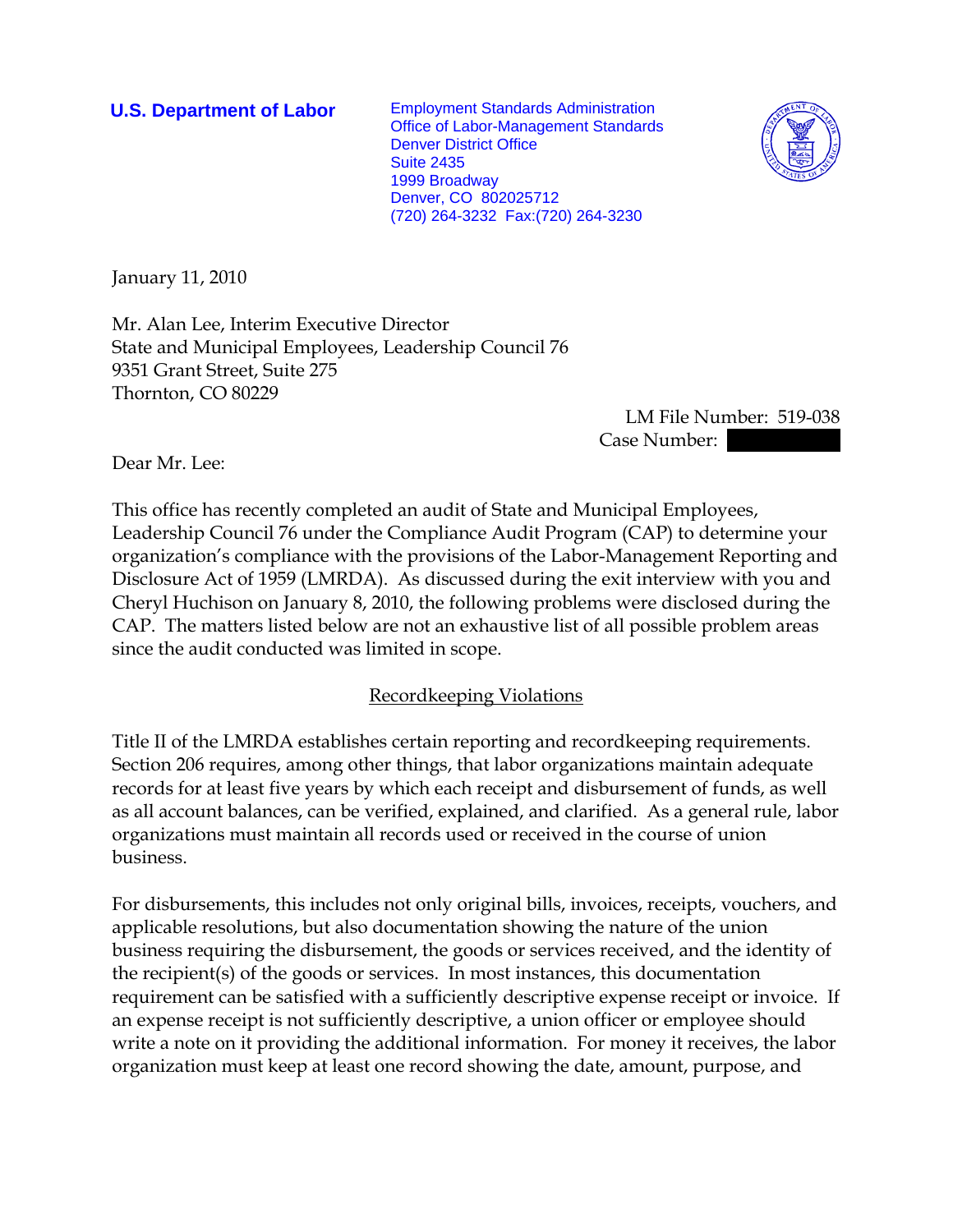source of that money. The labor organization must also retain bank records for all accounts.

The audit of Leadership Council 76's fiscal year 2008 records revealed the following recordkeeping violations:

General Reimbursed and Credit Card Expenses

Leadership Council 76 did not retain adequate documentation for reimbursed expenses and credit card expenses incurred by  $||$  and  $||$  and  $||$  totaling at least \$1,000 For example,  $|$  incurred one undocumented expense of \$800.62 on his union credit card. Was paid for three undocumented expense reimbursements. The received \$100 on July 25, 2008, \$66.72 on February 29, 2008 and \$47.23 on April 11, 2008.

As previously noted above, labor organizations must retain original receipts, bills, and vouchers for all disbursements. The president and treasurer (or corresponding principal officers) of your union, who are required to sign your union's LM report, are responsible for properly maintaining union records.

The union was also missing several cancelled checks for disbursements to AFSCME District Councils. Based on your assurance that Leadership Council 76 will retain adequate documentation in the future, OLMS will take no further enforcement action at this time regarding the above violations.

# Reporting Violations

The audit disclosed a violation of LMRDA Section 201(b), which requires labor organizations to file annual financial reports accurately disclosing their financial condition and operations. The Labor Organization Annual Report Form LM-2 filed by Leadership Council 76 for fiscal year ending December 31, 2008 was deficient in the following areas:

1. Failure to File Bylaws

The audit disclosed a violation of LMRDA Section 201(a), which requires that a union submit a copy of its revised constitution and bylaws with its LM report when it makes changes to its constitution or bylaws. Leadership Council 76 amended its constitution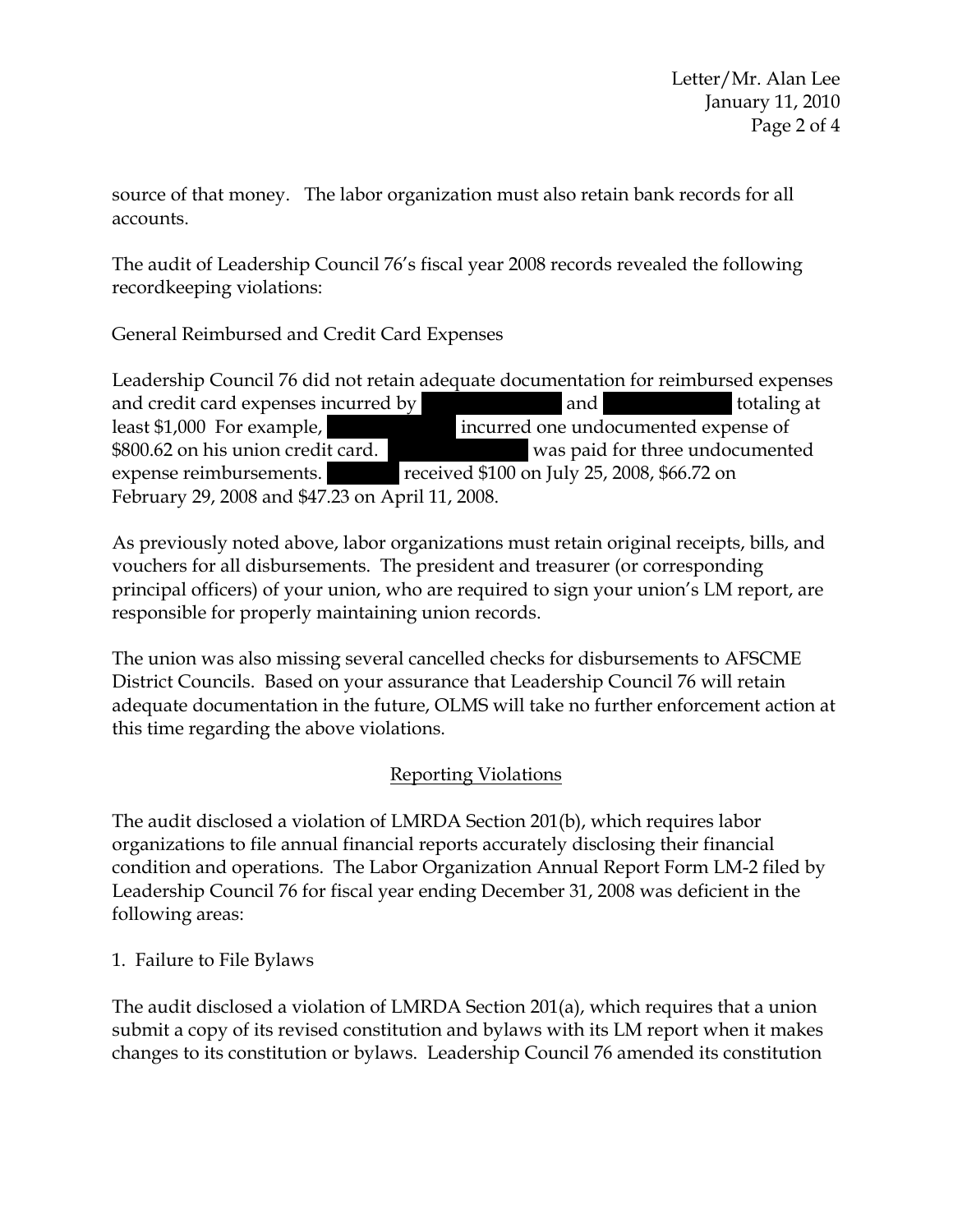and bylaws in 2001, but did not file a copy with its LM report for that year. Leadership Council 76 has now filed a copy of its constitution and bylaws.

# 2. Officers and Employee Expenses

Leadership Council 76 did not include an accurate total for one employee in Schedule 12 (Disbursements to Employees).

The union must report in Column F of Schedules 11 and 12 (Disbursements for Official Business) direct disbursements to officers and employees for reimbursement of expenses they incurred while conducting union business. In addition, the union must report in Column F of Schedules 11 and 12 indirect disbursements made to another party (such as a credit card company) for business expenses union personnel incur. However, the union must report in Schedules 15 through 19 indirect disbursements for business expenses union personnel incur for transportation by public carrier (such as an airline) and for temporary lodging expenses while traveling on union business. The union must report in Column G (Other Disbursements) of Schedules 11 and 12 any direct or indirect disbursements to union personnel for expenses not necessary for conducting union business.

Leadership Council 76 did not include fixed assets on the LM-2 report for fiscal year 2008, despite the fact that the union's LM-2 report for fiscal year 2007 listed \$9,283 in fixed assets at the end of the year. The union must include a fixed assets schedule and entry in the LM-2 report, which shows how the fixed assets were maintained or disposed of.

Leadership Council 76 must file an amended Form LM-2 for fiscal year ending December 31, 2008, to correct the deficient items discussed above. I explained to you the filing procedures and the availability of filing software on the OLMS website (www.olms.dol.gov). The amended Form LM-2 must be electronically filed as soon as possible, but not later than February 11, 2010. Before filing, review the report thoroughly to be sure it is complete and accurate, and properly signed with electronic signatures.